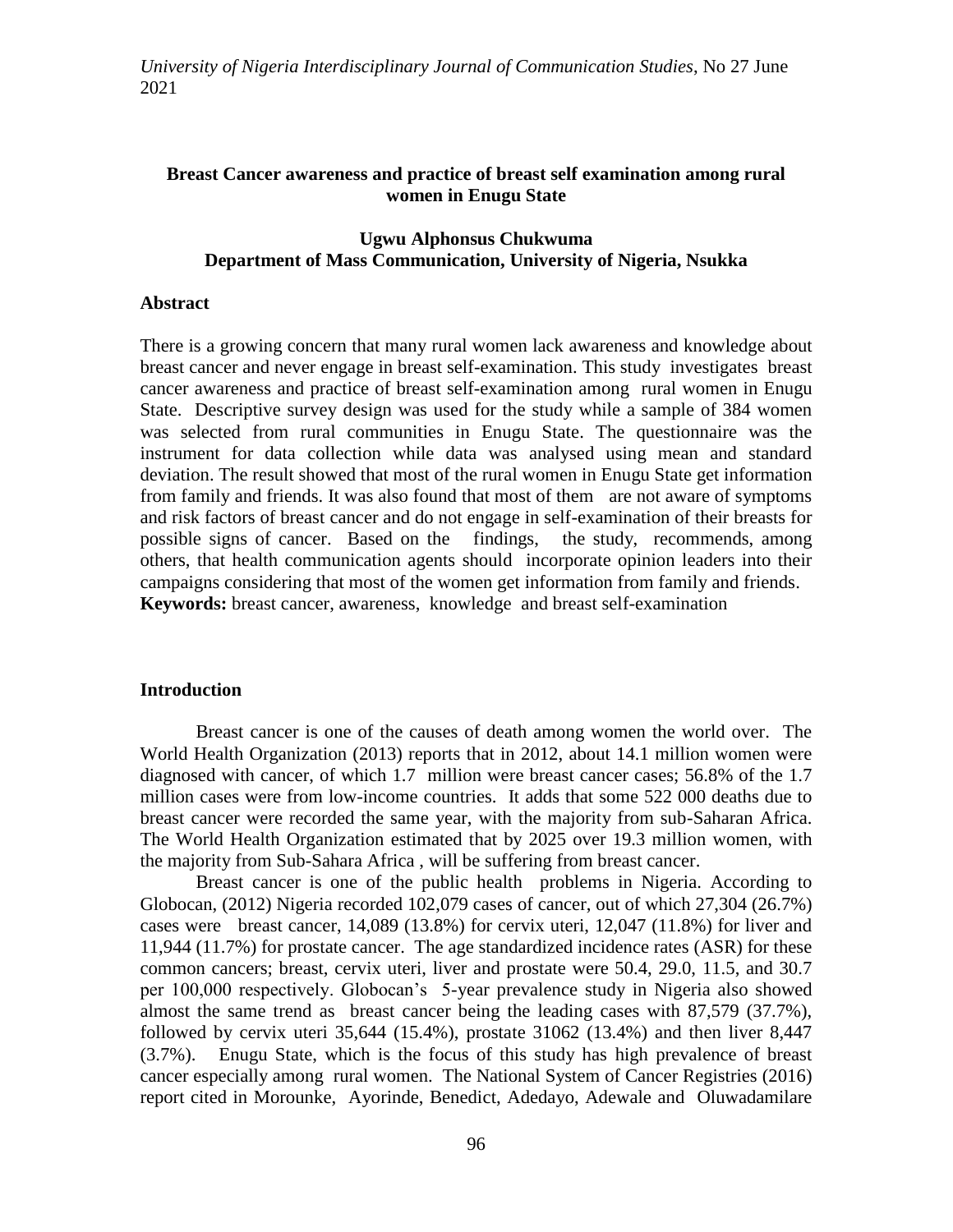(2017) shows that between 2009-2012, a total of 1959 breast cancer cases were recorded among women in Enugu State. Enugu is located in South-East Nigeria and shares boundaries with Benue,Kogi and Anambra States.

Rural women are the focus of the study because of their peculiar demographics such as low level of education, limited access to the media and low income, among others. The United Nations Education Scientific Cultural organization , UNESCO (2010) states that over two-thirds of the world's 796 million illiterate people are women, many of whom live in rural areas. Inpapermagazine, (2013) describes rural women as those that are resident in the rural region of the country with low literacy rates. They serve as useful economic agents that contribute to the income of families and the growth of communities in a multitude of ways. They work as entrepreneurs, farmers and non-farm labourers, in family businesses, for others and as self-employed; while they take on a disproportionate share of unpaid work at home (Inpapermagazine, 2013). Breast cancer has high mortality rate and that rural women are vulnerable to breast cancer because of their demographics. As a result, a study of breast cancer awareness and self-examination practice of rural women is imperative.

Self-examination has been regarded as fundamental in the fight against breast cancer. The American Cancer Society(2008) recommends self-examination for early detection of breast cancer as it assists women in two main ways; first by becoming familiar with both the appearance and the sense of their breasts and second by helping them to detect any changes in their breasts as soon as possible. Nwaneri, Emesowum, Osuala, Okoronkwo, Okpala and Adeyemo (2016) explained that most breast tumours are self- discovered and that the majority of the early self-discoveries were by women who regularly practice self-examination. Therefore, breast self-examination entails looking at the shape of the breasts and feelings (palpation) in order to detect any changes or abnormalities by oneself. Although self-examination is useful in the fight against breast cancer, awareness remains key. Medical experts consider awareness as essential in the fight against breast cancer. For example, Iheanacho , Ndu and Emenike (2013) posit that for women to present themselves early, they need to be "breast aware" and must be able to recognize symptoms of breast cancer through regular practice of selfexamination. Iheanacho et al (2013) further stated that late presentation of patients at advanced stages is thus the cause of breast cancer death in Nigerian women. Morounke et al (2017) averred that breast cancer patients have low rates of survival because they are diagnosed at advanced stages of the disease.

Awareness is a critical concept in communication research. Without communication, there can hardly be awareness. When people get to the point of awareness, it means that information has been transmitted either through the mass media, or new media or human communication. Isara and Ojedokun (2011) corroborate that awareness is a direct product of communication and that without communication, nobody will be aware of anything. In studying awareness within the lenses of communication and particularly breast cancer self-examination, attention was paid to the sources through which awareness is raised, knowledge of breast cancer self-examination, the frequency of self-examination practice as well as awareness of risk factors.

#### **Statement of the Problem**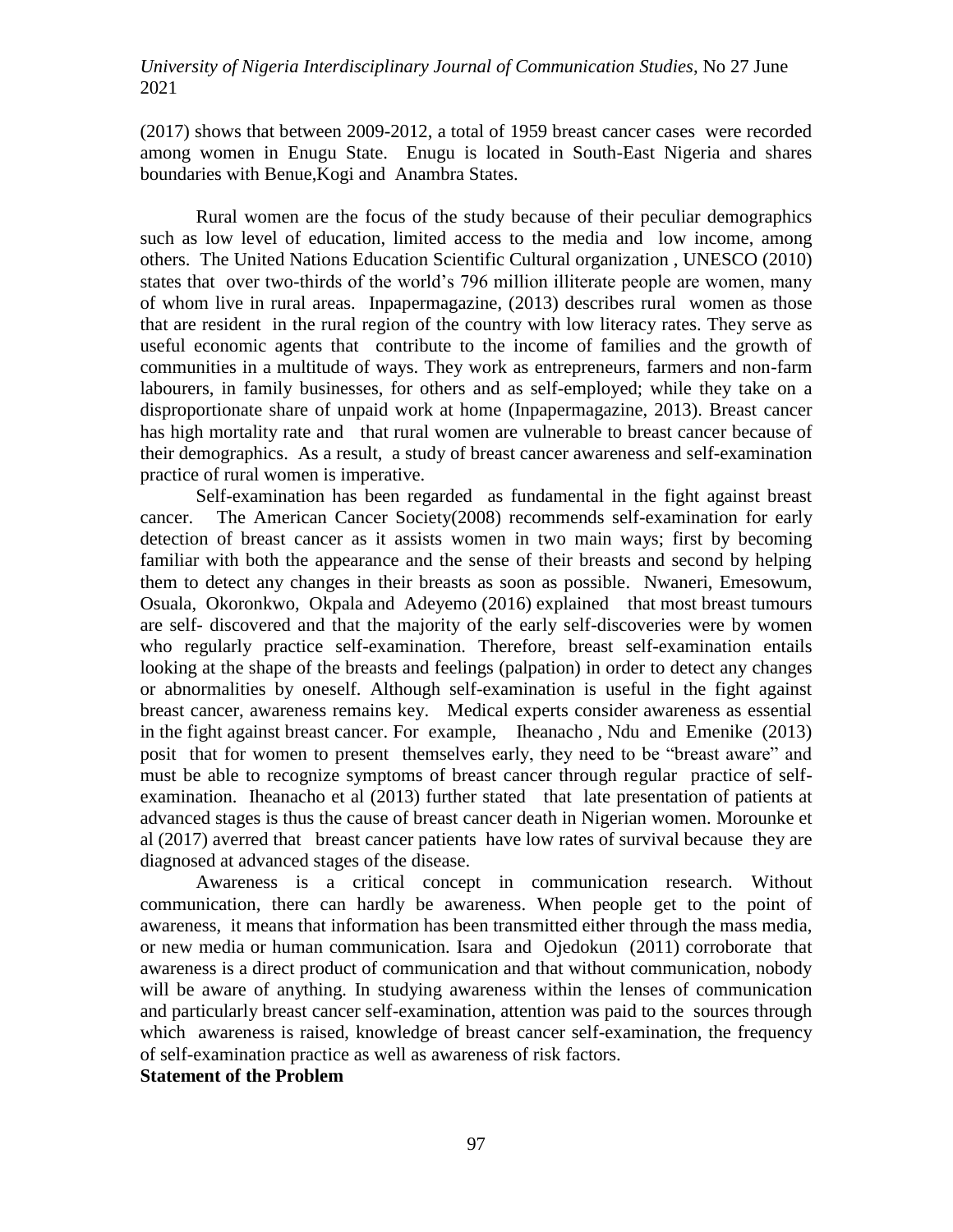Breasts cancer is one of the serious public health challenges facing Nigeria today. It is a public health problem that is increasing throughout the world especially in developing countries like Niggeria (Isara A, Ojedokun, 2011). Although, breast cancer is more common in women than in men, women tend to have worst consequences due to delay in diagnosis. Breast cancer affect rural women most because of their demographic features like low educational level, high poverty, among others. It seems that lack of awareness, poor knowledge and insensitivity to breast self-examination, among rural women contribute to the prevalence of breast cancer cases in Enugu State. It is against this backdrop that this study sought to examine the level of awareness of self-breast cancer among rural women identify the sources attention to sources through which awareness is raised, knowledge of breast cancer self-examination and the frequency of self-examination practice among rural women in Enugu State.

## **Objectives of the Study**

This study sought to achieve the following:

- 1.Ascertain the level of awareness of breast cancer among rural women in Enugu State
- 2. To ascertain the knowledge about breast cancer symptoms among rural women in Enugu State.
- 3. To ascertain the frequency of breast cancer self-examination among rural women from Enugu State.
- 4. Identify the sources of information from which rural women from Enugu State are exposed to breast cancer messages.

## **Research Questions**

This study sought answers to the following research questions:

- 1. What is the level of awareness of breast cancer among rural women in Enugu State?
- 2. What is the knowledge level about breast cancer symptoms among rural women in Enugu State?
- 3. What is the frequency of breast cancer self-examination among rural women from Enugu State?
- 4. What are the sources of information from which rural women in Enugu State are exposed to breast cancer messages?

## **Review of Literature**

## **Health Communication, Awareness and Behaviour Change**

Health communication is an area of research that combines both health and communication. As a multi-disciplinary area of research, health communication describes the application of communication strategies in solving health-related challenges. Scholars, such as (Bennett & Glasgow ,2009; Ratzan, 1994; Schiavo & Anderson, 2014; Kungu, 2013) are in agreement that health communication entails the use of communication techniques in health promotion. Ratzan (1994) posits that health communication is the art of informing, influencing, and motivating an individual, institutional, and public audiences about health issues through planned learning experiences based on sound theories. Health communication is considered essential in health promotion. Catalán-Matamoros (2011) avers that huge amounts are expended every year for materials and salaries that go into the production and distribution of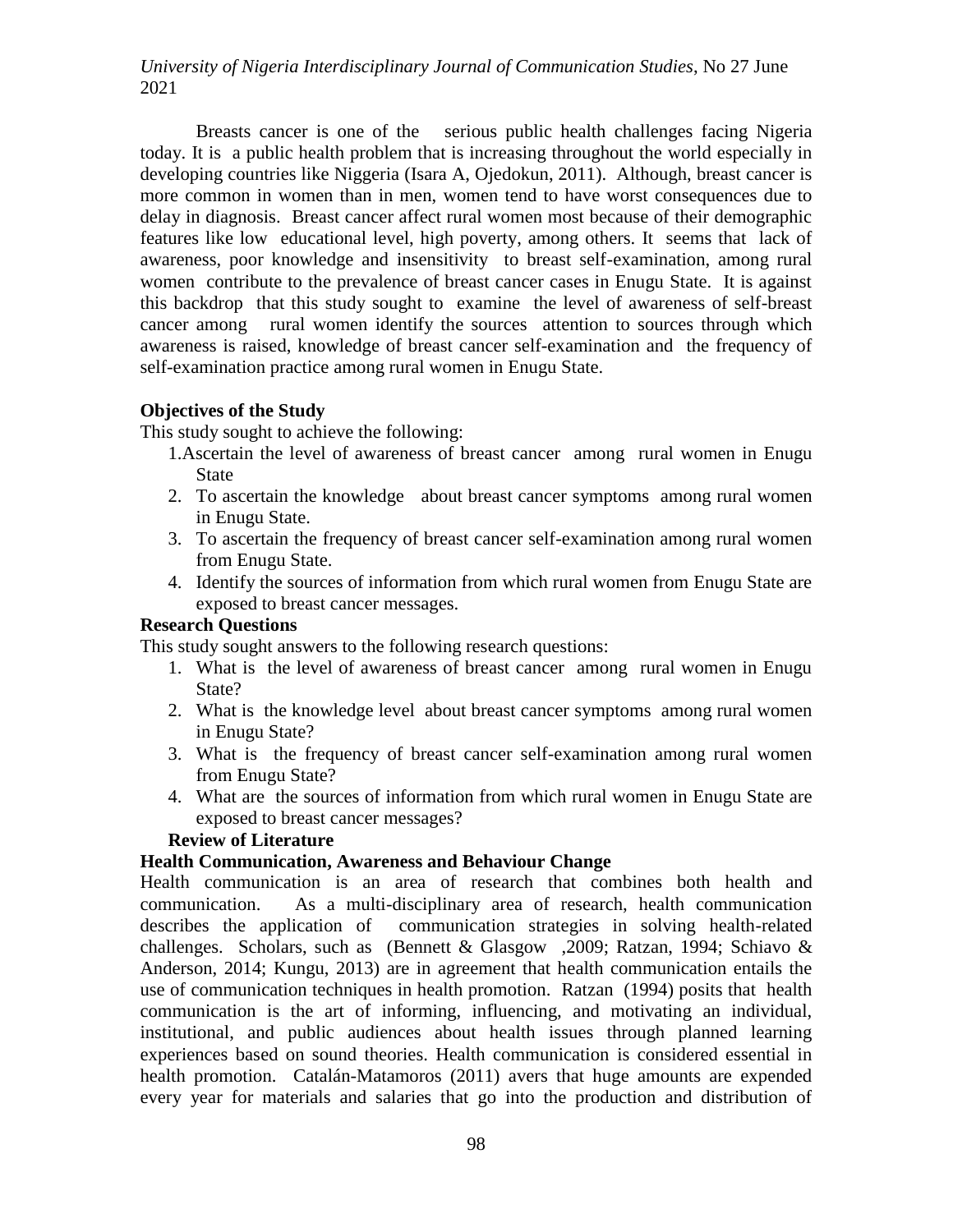booklets, pamphlets, exhibits, newspaper articles, and radio and television programmes. Such media are used at all levels of public health for three broad objectives: (1) the learning of correct health information and knowledge, (2) the changing of health attitudes and values and (3) the establishment of new health behaviour. This tripod is relevant to the current study because when people are aware of breast cancer, it is expected that such awareness would provide adequate information to enable people posses adequate knowledge about the disease and engineer change in health behaviour. Bennett and Glasgow (2009) aver that the effectiveness of a health communication programme can be determined through the measuring of the impact vis-a-vis improving the quality of life or reducing the adverse effects of diseases on individuals, which in this case is , breast cancer. Kungu (2013) reveals that the factors as media use, source likeableness, attitude, risk perception and social and cultural ties influence health communication success. Health education is carried out at three main levels, individual, group and the general public through mass media of communication. When health information are passed to the general public, the essence is to increase awareness. . Catalán-Matamoros (2011) states that awareness creation is part of the reason health promotion are planned and executed. Lapointe, Ramaprasad and Vedel (2014) state that awareness occupies a fundamental place in health communication. Lapointe, et al, add that increased awareness of possible warning signs of cancer and the existence of and benefits to screening among the general public can have a great impact on the disease trajectory. Awareness creation is a conscious endavour done to ignite behaviour modification.

 Behaviour change describes an alteration in human behaviour. It is essential to health campaigns because when awareness is created through health communication, the overall aim is to change behaviour through the adoption of new health behaviour which could be preventive or curative. Tengland (2012) states that behaviour change is one of the approaches to health promotion. Scholars (Buchanan, 2000; Earl & O"Donnell, 2007: 81; Holland, 2007) agree that professionals working with the behaviour-change approach want to influence (other) people to change their health-related behaviour, be it to stop smoking, eat less, eat better, exercise more, drink less alcohol, use condoms, abstain from unsafe sex, drive more carefully, use bike helmets or stop using drugs. Earl and O"Donnell, (2007) Holland, (2007) say this is sometimes expressed as wanting to make people change their "lifestyles". Concerning breast cancer self-examination, the desired health behaviour change to frequent examination of the breast for possible signs of cancer.

#### **Review of Empirical Studies**

 In this segment of the study, the researcher reviewed previous empirical studies that are related to the current one. Iheanacho, Ndu and Emenike (2013) examined awareness of breast cancer risk factors and practice of breast self examination among female undergraduates in University of Nigeria Enugu Campus. The descriptive survey design was used for the study, with the questionnaire as the instrument for data collection. The population of the study was all the female students that reside in hostels on the campus (2400) in number. A sample of 240 students was selected using quota sampling technique. The results of the study showed that most of the students have little knowledge of breast cancer risk factors and majority of the students do not practise breast cancer self-examination monthly.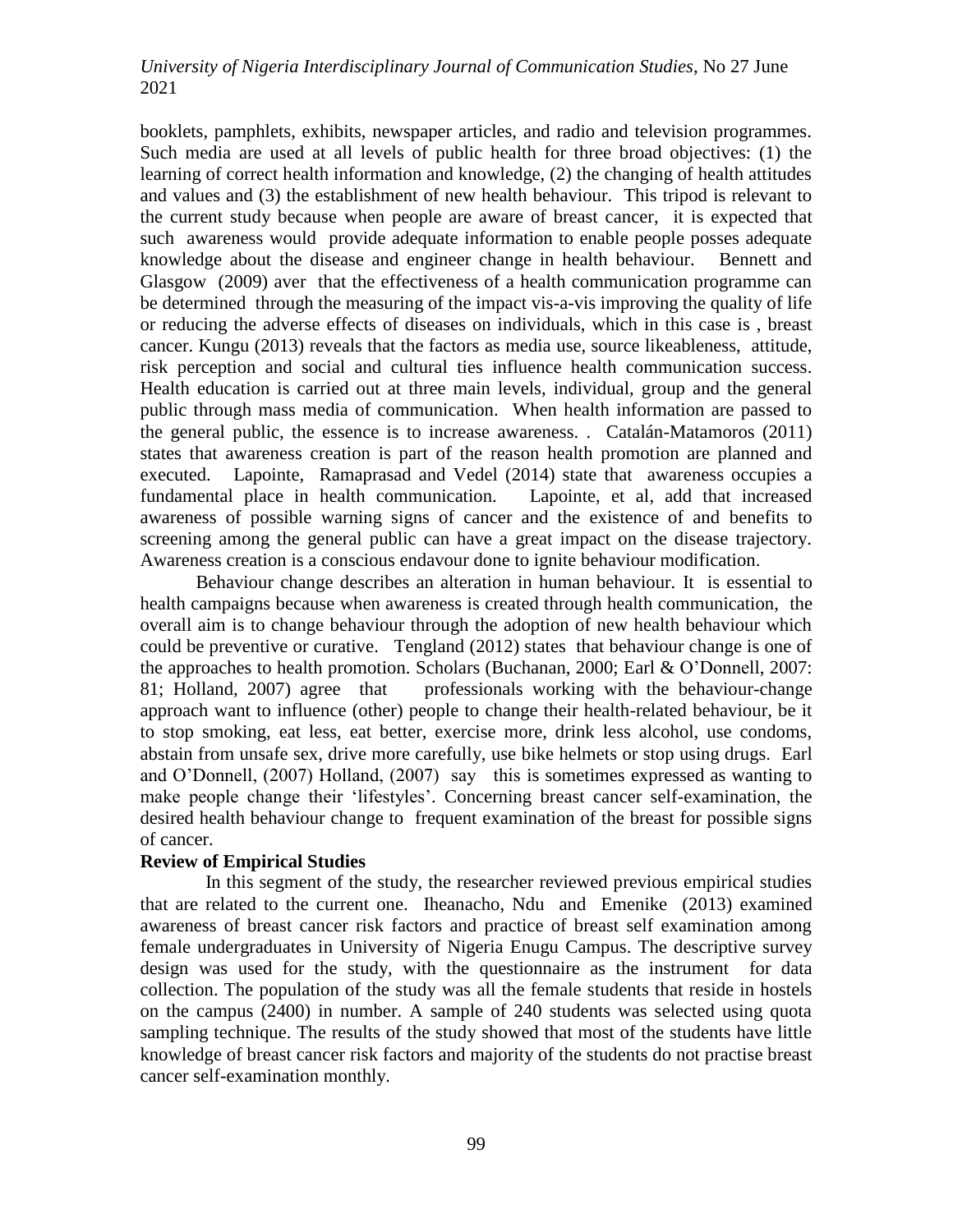Dina, Boulos, Ramy and Ghal (2014) determined knowledge of breast cancer risk factors, symptoms and early detection methods and to identify knowledge and practice of breast self-examination among Ain Shams University female students. Descriptive cross sectional study approach was used for the study. The result showed that most study participants had low level of knowledge of breast cancer risk factors. The most widely known risk factors by the students were smoking 66.9%, followed by radiation to the chest 63.7% and genetic factors 63.7%. Most of the students (81.6%) identified breast lump as a symptom for breast cancer. However, non lump symptoms were less known and less than half were aware of other warning signs. Mass media such as TV and/or radio were identified as the main source of information on breast cancer by 89.1% of students followed by relatives 39.2%. Only 8.8% of students identified correctly the appropriate time to perform breast self examination and 1.3% reported performing it regularly every month. The most common reasons for not practicing BSE were" did not know how to perform it" (47.7%) and lack of interest (35%).

Nwaneri, Emsowum, Osuala, Okoronkwo, Okpala and Adeyemo (2016) investigated the practice of breast self-examination among rural women in Umuowa, Orlu local government area, Imo state, Nigeria. Descriptive survey design with the aid of a questionnaire which served as an interview schedule was conducted among 349 women in Umuowa Orlu Local government area of Imo State. The main outcome measures were the level of awareness and practice of BSE. The result showed that, a little above half (50%) of the respondents understood the meaning of BSE. Few of the respondents knew that BSE increases survival rate of breast cancer by early detection of abnormalities. Majority of the respondents did not know the abnormalities to check during BSE. Only a few of the respondents knew that BSE should be performed by every woman. Generally, the practice of BSE was inadequate for majority of the participants. There was a positive relationship between the respondents' awareness of breast cancer and their practice of BSE (P-value =  $0.000 < 0.05$ ).

 Patrick and Ferdinand (2016) investigated the information seeking behaviour of women in rural areas. The study adopted a survey design. Four objectives were used for the study and a structured interview and questionnaire were used to collect data. The result showed that the information needs of rural women in the top rank are occupational related with 85% of respondents, child care and family relationship with 64% of respondents. The study clearly indicates that the major source of information for the respondents is friends and family members with 95% of the respondents attesting to that, another 75% of the respondents indicated age groups as their source of information. The study revealed that the major use of information by respondents was to improve their occupation with 91% of respondents, to care for children and run the family with 78% of respondents. From the studies reviewed, it can be seen that none of them examined the breast cancer awareness and self-examination from communication perspective.

#### **Theoretical Framework**

The researcher used the theory of Planned Behaviour for this study. This theory is an offshoot from the theory of Reasoned Action. The theory was propounded by Ajzen in 1988. It posits that an individual's behaviour is mainly dependent on his or her intention to perform that behaviour which, in turn, is determined by (a) the person's attitudes toward the behaviour, (b) the subjective norms he or she believes significant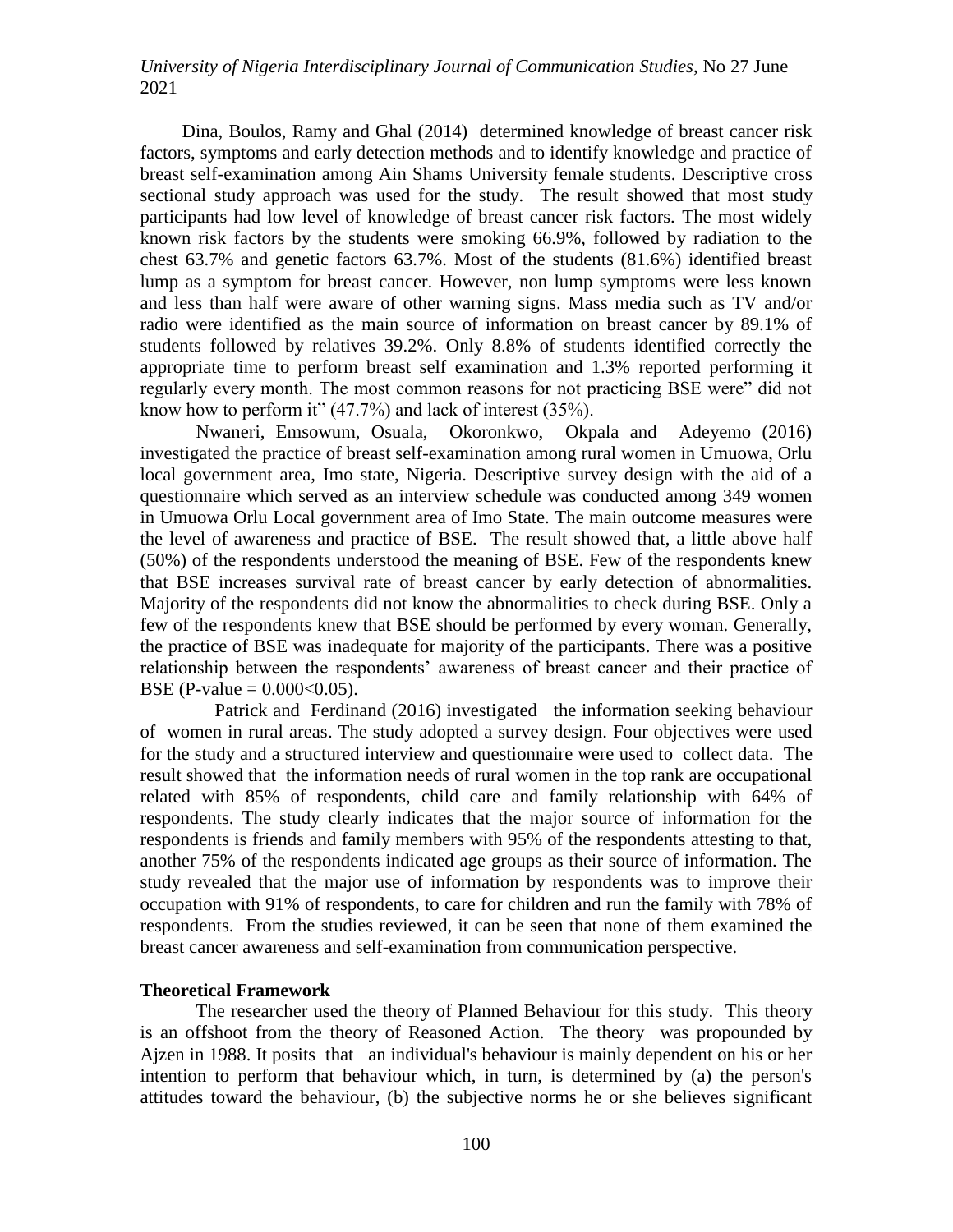others have concerning the behaviour, and (c) his or her perception of whether the behaviour can be performed (i.e., perceived behavioral control) (Ajzen, 1991). This theory was regarded most suitable for this study because awareness is not an unconscious thing, rather, it is a conscious effort that is planned. For example, people are exposed to different cognitions on a daily basis. They consciously chose to pay attention to few. It is a planned behaviour which is based on their needs, problems and expectations. When women consider breast cancer as a problem to be solved, they may be more conscious in getting information and knowledge about it.

### **Methodology**

Survey research design was used for this study. The study was conducted in Enugu State; Nigeria. The target population of this study was all the women in Enugu State. According to the National Bureau of statistics (2012) the total number of women in Enugu projected up to 2016 put the population of women in Enugu State to 2,161,448.

The sample size for the study was 385 women from Enugu State. The Cochran formula (1963, p.75) was used to select the sample. With 95 percent level of confidence (confidence interval -  $\pm$  5%), the population estimate of 50% (.5) and a permitted margin of error at .05 (5 percentage points), the Cochran Equation "1' which yielded a representative sample for the population that is large. The researcher adopted multi-stage sampling technique to select the sample for the study. Therefore, at the beginning stage, all the three senatorial zones in Enugu State were selected. At the second stage, one Local Government Area was purposively selected in all the three senatorial zones. They are Awgu from Enugu West; Nsukka from Enugu North and Nkanu east from Enugu East At the third stage, one rural community was selected from each of the local government areas. Therefore, Eha-Alumona was selected from Nsukka, Ituku was selected from Awgu and Amagunze was selected from Nkanu. In each community visited, purposive sampling was adopted to selected house hold. In each household visited, only women within the ages of 40 and above were sampled. This is because breast cancer is associated with age and the older people are, the more vulnerable to it (see VanderWalde & Hurria, 2011).

The researcher used a self-developed questionnaire to collect data for the study. The questionnaire was administered to the respondents as interview guide because most of the women were illiterates. This means that the questions were read and interpreted for them in Igbo language and the options they chose were indicated. The reliability of the instrument was ascertained using test-retest approach, and this yielded Pearson"s Correlational coefficient 0.082 which was considered high reliability. In the analysis of data for the study, simple percentages mean and standard deviation were used for the study. All the results were presented in tables.

### **Results**

A total of 384 copies of the questionnaire were administered to the respondents. They were all retrieved because the administration of the instrument followed interview pattern. The mean age of the respondents was 51 (range 40 and 62). Also, most of the respondents (87% ) were illiterate and also farmers (91%). The result is presented below:

**Table 1: Level of Awareness of breast Cancer**

| . $/ N$ | $-2$       | 14000  | $\%$ |
|---------|------------|--------|------|
| 11'     | Tuerns     | $-100$ |      |
|         | High level | ł/     |      |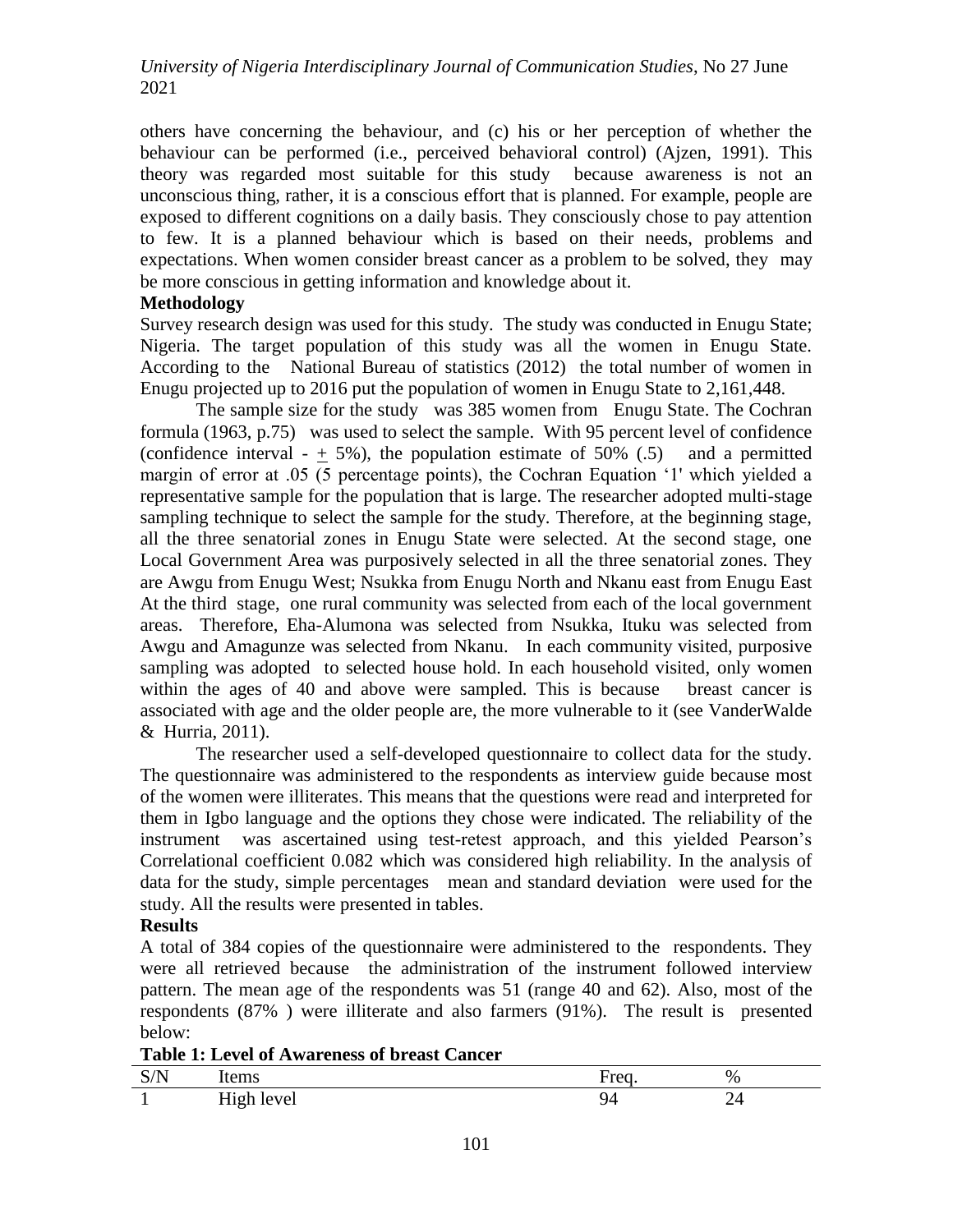| - | Moderate level     | ר 1        | 33  |
|---|--------------------|------------|-----|
|   | Low level<br>Total | 164<br>385 | 100 |
|   |                    |            |     |

The result from the table above sought to determine the level of awareness of breast cancer among rural women in Enugu State. The result showed that most of the women reported low level of breast cancer. The researcher further examined the respondents' knowledge of the risk factors as presented in the blow table.

| S/N            | <b>Items</b>                    | <b>Mean</b> | <b>SD</b> | <b>Decision</b> |
|----------------|---------------------------------|-------------|-----------|-----------------|
|                | Aging                           | 3.0         | 0.71      | Accepted        |
| 2              | Obesity                         | 2.1         | 0.34      | Accepted        |
| 3              | Smoking                         | 2.2         | 0.22      | Accepted        |
| $\overline{4}$ | Radiation to the chest          | 2.2         | 0.73      | Rejected        |
|                | Alcohol                         | 2.0         | 056       | Accepted        |
| 6              | Oral contraceptive use          | 2.1         | 0.56      | Accepted        |
| 8              | Family history of breast cancer | 1.0         | 0.72      | Rejected        |

**Table 2: Awareness of risk factors of breast Cancer** 

Table 2 above sought to determine the awareness of risk factors of breast cancer among rural women from Enugu State. The result showed that the respondents are only aware of aging as a risk factor but have awareness about other risk factors.

| Table 3: Knowledge about breast cancer symptoms |  |  |  |  |  |  |
|-------------------------------------------------|--|--|--|--|--|--|
|-------------------------------------------------|--|--|--|--|--|--|

| $\sim$ , $\sim$ |                                                  |             |           |                 |
|-----------------|--------------------------------------------------|-------------|-----------|-----------------|
| S/N             | <b>Items</b>                                     | <b>Mean</b> | <b>SD</b> | <b>Decision</b> |
|                 | Breast lump                                      | 2.3         | 0.73      | Rejected        |
| 2               | Bloody nipple                                    | 2.5         | 0.33      | Accepted        |
| 3               | Discharge Pain in breast                         | 2.5         | 0.61      | Accepted        |
| $\overline{4}$  | Change in shape and/or breast size               | 2.3         | 0.78      | Rejected        |
|                 | Redness of breast skin                           | 2.6         | 0.36      | Accepted        |
| 6               | shape and/or retraction of $2.4$<br>Change<br>in |             | 0.88      | Rejected        |
|                 | nipple                                           |             |           |                 |

The result from the table above showed that out of the six symptoms of breast cancer examined in this study, the respondents reported knowledge of only three while not aware of the other three. This is because, the other three-Breast lump, Change in shape and/or breast size and Change in shape and/or retraction of nipple- had mean scores less than 2.5.

### **Table 4: frequency of breast Cancer self-examination**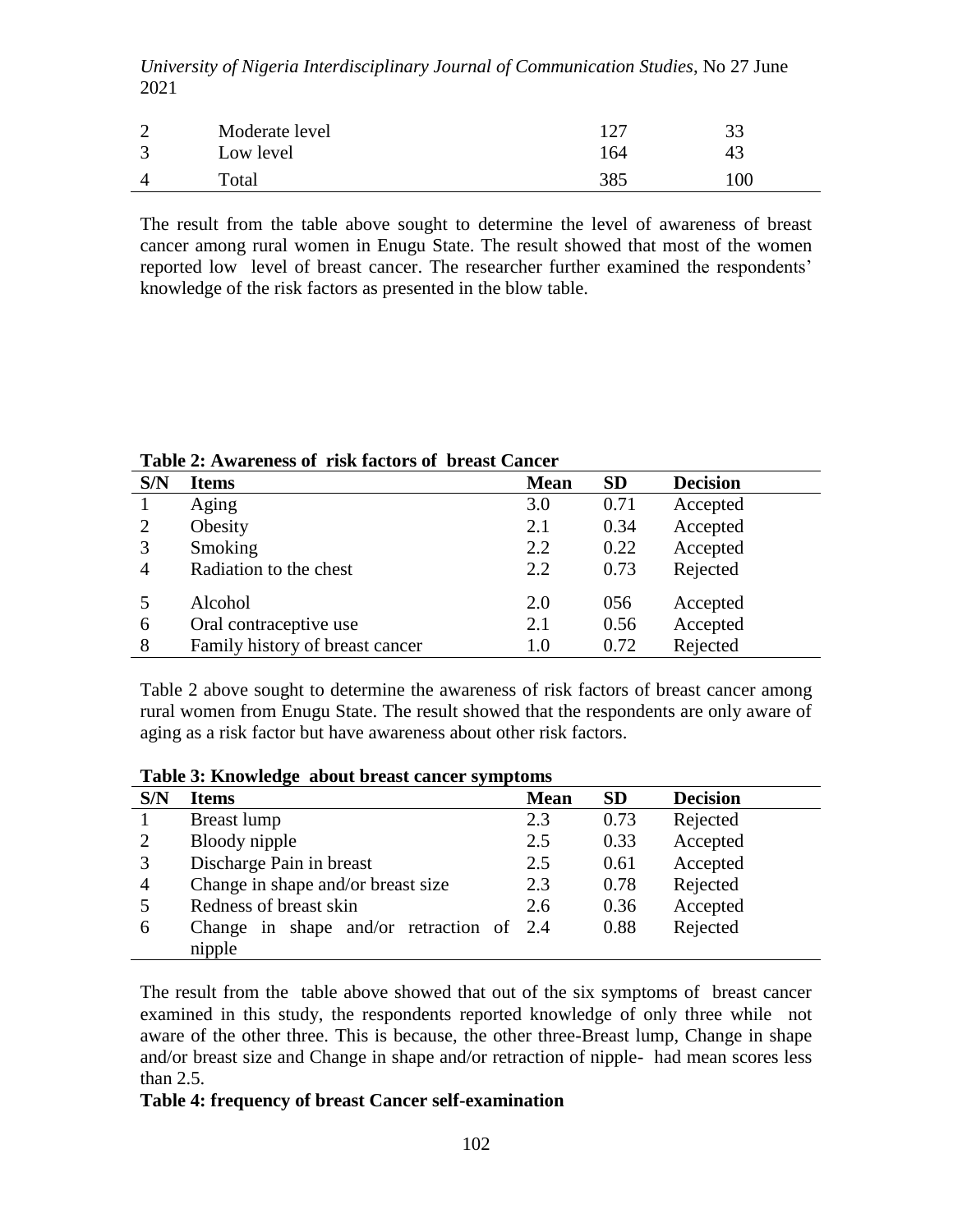*University of Nigeria Interdisciplinary Journal of Communication Studies*, No 27 June 2021

| S/N | <b>Items</b>                               | <b>Mean</b> | <b>SD</b> | <b>Decision</b> |
|-----|--------------------------------------------|-------------|-----------|-----------------|
|     | I do not engage in breast cancer self- 3.3 |             | 0.73      | Accepted        |
|     | examination                                |             |           |                 |
|     | Once a month                               | 2.1         | 0.33      | Accepted        |
| 3   | Once in two months                         | 2.2         | 0.61      | Accepted        |
| 4   | Once in three months                       | 2.2         | 0.78      | Rejected        |
|     | Anytime that is convenient                 | 2.1         | 0.36      | Accepted        |
|     |                                            |             |           |                 |

The result from the table above suggests that most of the respondents reported that they do not engage in breast cancer self-examination. This is because the mean scores for the frequency of breast cancer self-examination was low for all the duration presented to the respondents.

| S/N            | <b>Items</b>       | <b>Mean</b> | . .<br><b>SD</b> | <b>Decision</b> |
|----------------|--------------------|-------------|------------------|-----------------|
|                | Radio              | 1.6         | 0.23             | Rejected        |
| $\mathcal{D}$  | TV                 | 2.2         | 0.34             | Rejected        |
|                | Newspaper          | 1.2         | 0.56             | Rejected        |
| $\overline{A}$ | Magazine           | 1.1         | 0.65             | Rejected        |
|                | Family and friends | 3.4         | 0.78             | Accepted        |
| 6              | New media          | $1.0\,$     | 0.67             | Rejected        |

**Table 5: Media of exposure to Breast cancer messages**

The result from the table above showed that most of the respondents reported that they got information about breast cancer from family and friends. They rejected traditional media like radio, TV, newspaper and magazine as the source of their information. Also, the new media was rejected as the source of their information about breast cancer. This is because, only family and friends had a mean score of above 2.5 which is the accepted benchmark for accepting or rejecting a statement.

#### **Discussion of Findings**

 This study investigated breast cancer awareness and practice of breast selfexamination among rural women in Enugu State, Nigeria. In doing so, attention was paid to sources of information, engagements in self-examination, awareness of symptoms and risk factors. The result showed that most of the respondents reported low level of awareness of breast cancer. The study also showed that the only risk factor which the respondents were aware of was aging. This again, could expose the respondents to breast cancer because of poor knowledge of many other risk factors. The result is similar to that of Iheanacho, Ndu and Emenike (2013) who reported little knowledge of breast cancer risk factors and majority of the people studied do not practice breast cancer self-examination monthly. The result of this study also revealed that the respondents were not aware of three out of the six symptoms. Such include breast lump, change in shape and/or breast size and change in shape and/or retraction of nipple. This result is not cheering because breast cancer is a deadly medical condition and women should have full information about all known symptoms for early detection and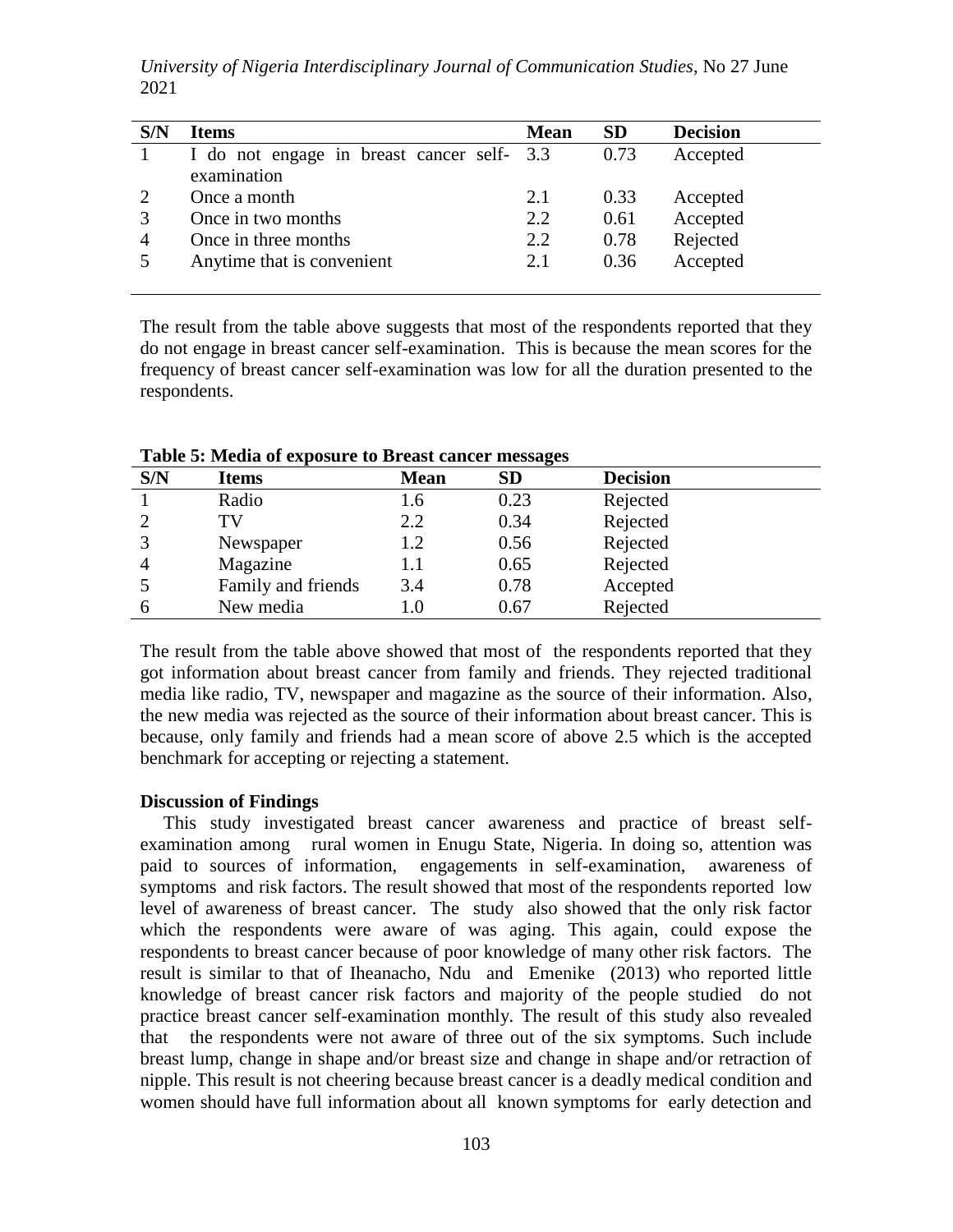possible treatment. This result is contrary to that of Dina, Boulos, Ramy and Ghal (2014) who reported that most known risk factor was smoking followed by radiation to the chest.

The findings of this study also suggest that most of the respondents do not engage in breast self-examination. This findings is a negative outcome because it suggests that most rural women are not involved in self-examination of their breast for possible symptoms of cancer. This could make them vulnerable to breast cancer. This finding is similar to that of Nwaneri, Emesowum, Osuala, Okoronkwo, Okpala and Adeyemo (2016) who reported that most women do not engage in self-examination of their breasts for possible symptoms of cancer.

 It was also found that that they most of the respondents get information on breast cancer from families and friends. This result is not surprising because most women from rural community are largely illiterate with low income level. They have little or no access to TV, cannot read newspaper stories and can hardly understand radio contents in English. They cannot consume social media contents either (see table I). This result is consistent with that of Patrick and Ferdinand (2016) who investigated the information seeking behaviour of the women in rural areas and reported that the most source of information among rural women was family and friends.

### **Conclusion**

 Based on the result of this study, the study concludes that most of the rural women in Enugu State are not aware of breast cancer. The study also concludes that most of the rural women in Enugu State were not aware of symptoms of breast cancer and did not engage in self-examination of their breasts for possible signs of cancer. It is also the conclusion of this study that most of the respondents get information about breast cancer from family and friends. This result has theoretical, scholarly and practical contributions. Theoretically, the result of this study has contributed to our understanding of the theory of planned behaviour because it has shown that the engagement in breasts cancer selfexamination is a conscious act that must be planned for. Most of the women studied did not engage in self-examination of their breasts as it was not part of the behaviour they have planned to carry out. Scholarly, this study has provided empirical data that could be useful for researchers who may be interested in data on breast cancer awareness and selfexamination among women. Practically, this result has provided evidence that could be useful to health communication experts and behaviour change agents.

### **Recommendations**

Based on the result of this study, the researcher makes the following recommendations:

- 1. Journalists should design contents on breast cancer in local languages so as to accommodate rural women.
- 2. There is the need for health communication agents to incorporate opinion leaders into their campaigns considering that most of the women get information from family and friends,
- 3. The Enugu State Ministry of health should intensify awareness on the symptoms and risk factors of breast cancer.
- 4. Further studies should be replicated in other states of Nigeria to give room for comparison.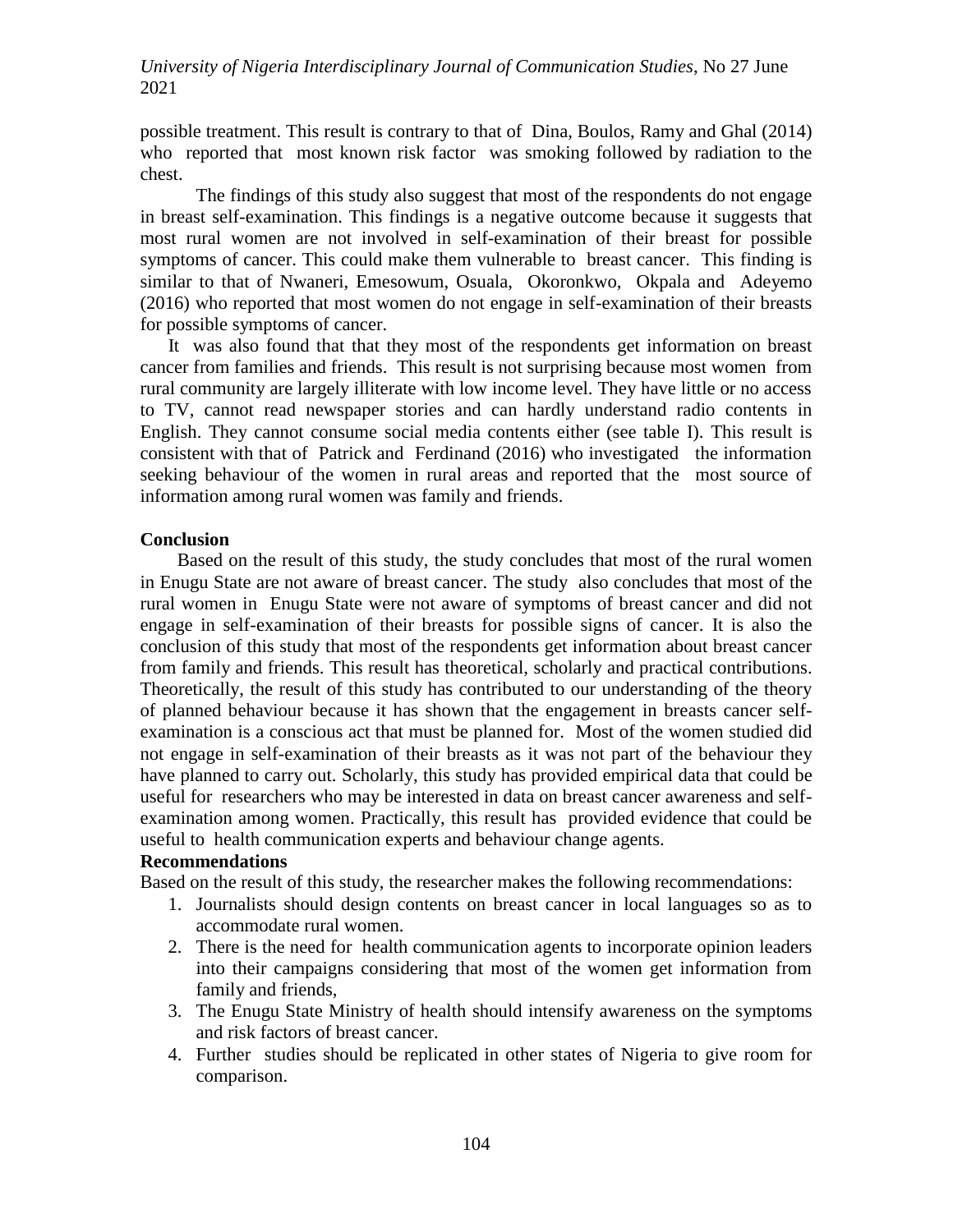#### **References**

- Bennett, G., & Glasgow, R. (2009). The Delivery of public health interventions via the Internet: Actualizing their potential. *Annual Review of Public Health*, 273.
- Buchanan D. (2000). *An ethic for health promotion*. Oxford: Oxford University Press.
- Catalán-Matamoros, D. (2011). The role of mass media communication in public health. In D. Smigorski *Health Management - Different Approaches and Solutions* (pp,399-414). China: Intech.
- Dina N. K. Boulos. T. Ramy, R. & Ghali T. (2014). Awareness of breast cancer among female students at Ain Shams University, Egypt. *Global Journal of Health Science*; 6, (1), 154- 161.
- Doshi, D, Reddy B, Kulkarn S, & Karunakar, P. (2010). Breast self-examination: knowledge, Attitude and Practice among Students in India. *Indian Journal of Palliative Care*, (1),66-7.
- Earl, S, O"Donnell, T. (2007). The factors that influence health. In: S. Earle, E. Lloyd M. Sidell, S. Spurr, (Eds). *Theory and research in promoting public health*  (pp. 67-10). London: Sage;
- GLOBOCAN (2012). Estimated Cancer Incidence, Mortality and Prevalence Worldwide in 2012. International Agency Research Cancer.
- Holland, S. (2007). *Public Health Ethics*. Cambridge: Polity.
- Iheanacho P, Ndu A, & Emenike A. (2013). Awareness of breast cancer risk factors and practice of BSE among Female Undergraduates in University of Nigeria Enugu Campus. *Open Journal of Nursing*. 3:147-52.
- Isara, A, Ojedokun, C. (2011). Knowledge of breast cancer and practice of breast selfexamination among in Abuja. Nigeria. *Journal of Preventive Medicine and Hygiene.* 52 (4),186-90.
- Kungu, J.N. (2013). Factors influencing the Effectiveness of Health Communication in Kenya. The case of HIV and AIDS Electronic media campaigns